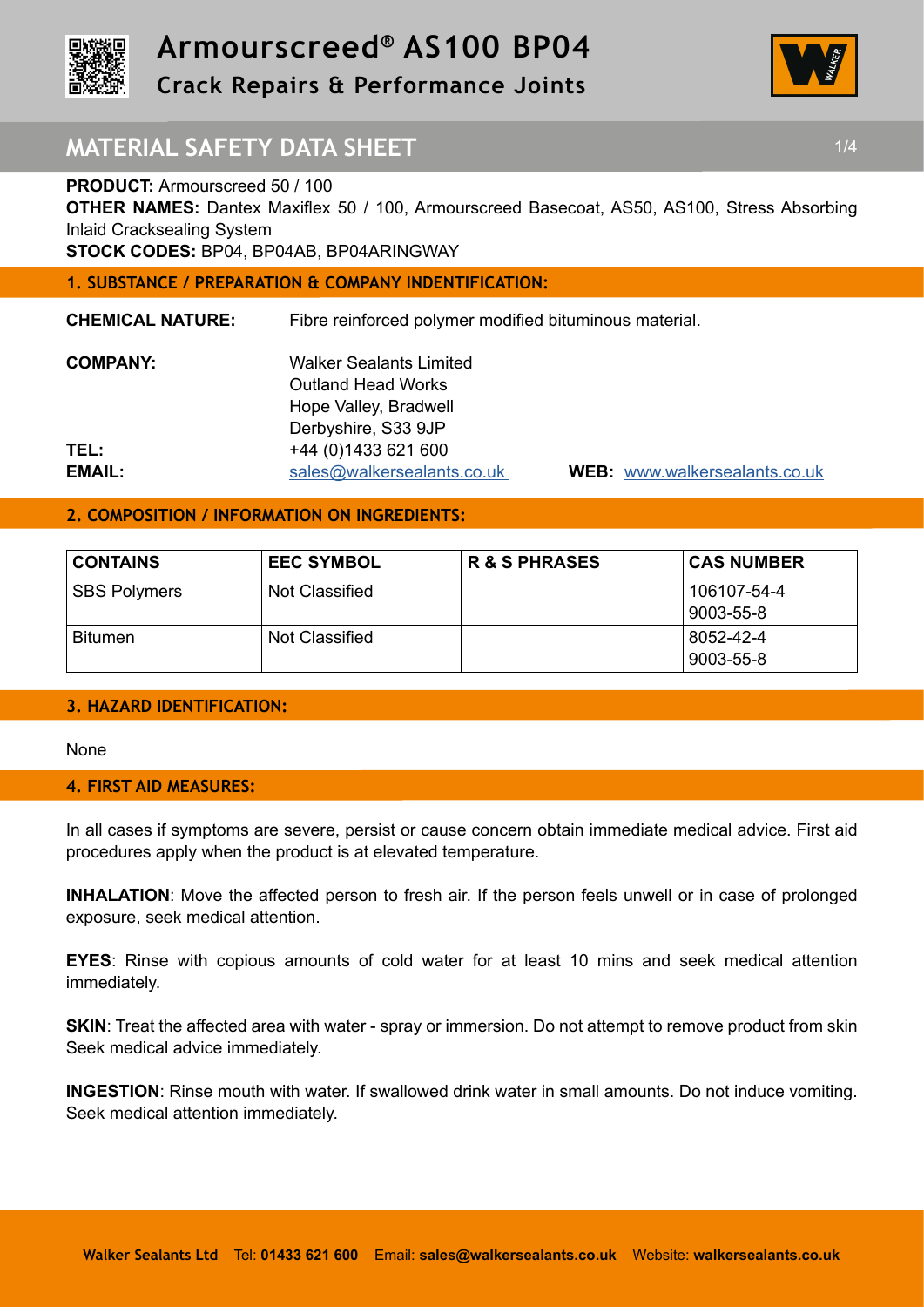



# **MATERIAL SAFETY DATA SHEET** *continued* 2/4

## **5. FIRE FIGHTING MEASURES:**

**SUITABLE EXTINGUISHING MEDIA**: Carbon Dioxide, Dry Chemicals, Foam, Water Spray mist

**UNSUITABLE EXTINGUISHING MEDIA**: High Pressure Water Jet

**EXPOSURE HAZARDS**: Risk of Fire and Explosions if product is overheated. THE MATERIAL REACTS VIOLENTLY WITH WATER.

**PROTECTIVE EQUIPMENT:** Use full protective clothing and self-contained breathing apparatus.

### **6. ACCIDENTAL RELEASE MEASURES:**

**PROTECTIVE MEASURES**: Avoid contact with skin, eyes and clothing. Wear suitable protective clothing Enclosed spaces should be opened to atmosphere.

#### **CLEAN UP METHODS**:

- **Soil** Allow the material to solidify
- **Water** The product has a density greater than 1.00g/cm3, contain and recover by physical means. Dispose safely in accordance with local or national regulations.

### **7. HANDLING & STORAGE:**

**HANDLING**: Hot Material (170 - 190°C) - Avoid breathing fumes. Ensure adequate ventilation. Avoid eye and skin contact. Wear suitable protective clothing (S36/37/39).

**STORAGE**: Packages - Store in a cool dry place away from sources of ignition. Hot Liquid - Ventilate adequately as Hydrogen Sulphide can accumulate in confined spaces.

## **8. EXPOSURE CONTROL / PERSONAL PROTECTION:**

The level of protection and types of controls necessary will vary depending upon potential exposure conditions. Select controls based on a risk assessment of local circumstances. Appropriate measures include adequate ventilation to control airborne concentrations below the exposure guidelines/limits. PPE should meet recommended national standards. Check PPE suppliers.

#### **EXPOSURE CONTROL LIMITS**:

**Manufactures & Suppliers of:**  Joint Sealants Bituminous Repair Compounds High Friction Surfacing Colour Coated Aggregates **The Complete Highway Service**

Petroleum Fumes **OES** (8 hours) 5mg/m3 OES (15 minutes) 15mg/m3 Hydrogen Sulphide OES (8 hours) 10mg/m3

> **Walker Sealants Limited**  Manufacturing & Sales Division Outland Head Bradwell, Hope Valley Derbyshire, S33 9JP Tel: 01433 621 600



Directors: J.S. Walker, J.G.R. Walker Company Reg No. 4041871 **A member of the Walker Group of Companies**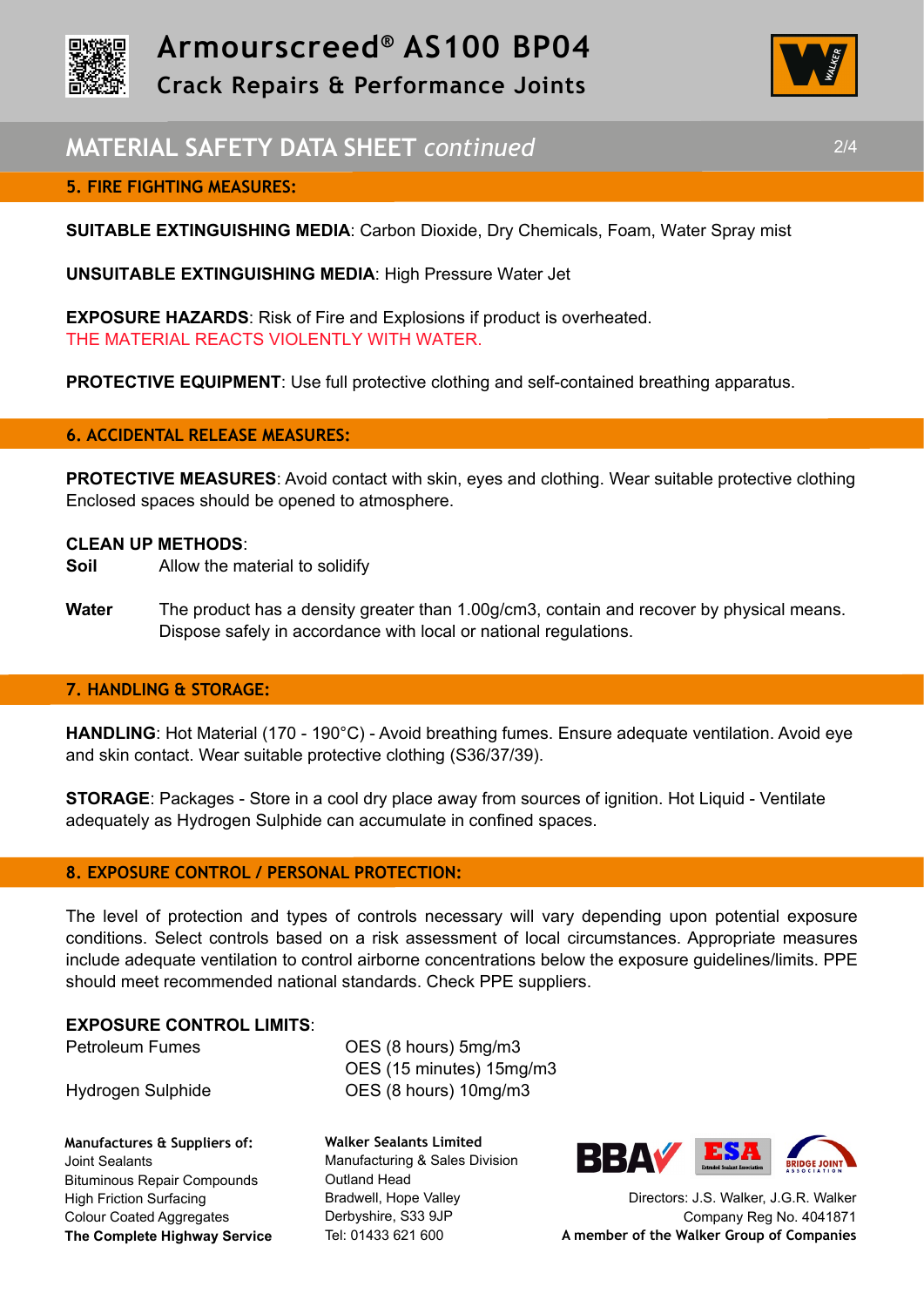



# **MATERIAL SAFETY DATA SHEET** *continued* 3/4

OES (15 minutes) 25mg/m3 SBS Polymer **OES** (8 hours) 10mg/m3 OES (15 minutes) 25mg/m3

**SKIN PROTECTION:** Wear suitable long sleeved, full body overalls and safety boots at all times. Exposed skin must be covered due to risk from splashes.

**HAND PROTECTION**: Wear suitable gloves.

**EYE PROTECTION**: Wear suitable goggles or face protection.

**9. PHYSICAL & CHEMICAL PROPERTIES:** 

**APPEARANCE**: SOLID FORM BLACK **FLASHPOINT**: ≥ 250°C **ODOUR**: PERCEPTIVE **IGNITION**: 280°C **DENSITY RANGE**: 1.80 ± 0.5g/cm3 **MELTING POINT/RANGE**: 120 - 190°C **SOLUBILITY IN WATER**: INSOLUBLE **VISCOSITY**:

## **10. STABILITY & REACTIVITY:**

| THERMAL DECOMPOSITION:       | Stable under normal operating conditions.                     |  |
|------------------------------|---------------------------------------------------------------|--|
| <b>CONDITIONS TO AVOID:</b>  | Overheating, Water Ingress.                                   |  |
| <b>MATERIALS TO AVOID:</b>   | The hot produce reacts violently with water.                  |  |
| <b>HAZARD DECOMPOSITION:</b> | Thermal decomposition or burning may release Carbon Monoxide, |  |
|                              | Soot and Hydrogen Sulphide.                                   |  |

## **11. TOXICOLOGICAL INFORMATION:**

| <b>INGESTION:</b> | $>$ 2000mg/kg* =  |
|-------------------|-------------------|
| EYES:             | $>$ 2000mg/kg $*$ |

\* EXPECTED RESULTS, NOT TESTED

## **12. TRANSPORT INFORMATION:**

NOT CLASSIFIED AS HAZARDOUS FOR TRANSPORT

## **13. DISPOSAL INFORMATION:**

**Armourscreed Material -** authorised disposal in accordance with local or National Regulations.

**Packages -** to be considered as industrial waste, can be recycled if not contaminated.

### **14. ECOLOGICAL INFORMATION:**

**Avoid losses to the environment wherever possible. No known risks.**